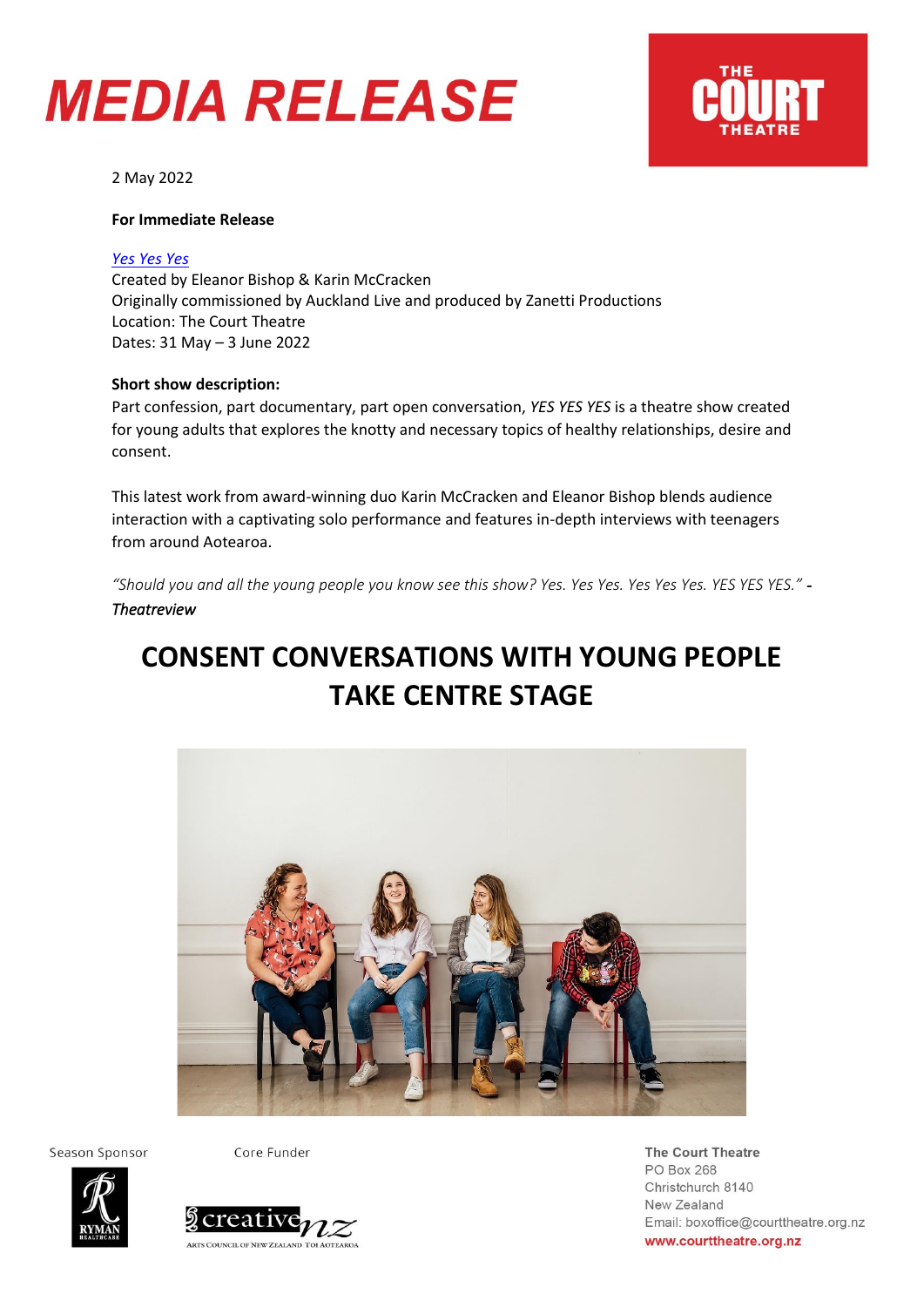# **MEDIA RELEASE**



For the second year The Court Theatre is pleased to welcome YES YES YES – an award-winning touring show exploring sex, consent, and healthy relationships created by Eleanor Bishop and Karin McCracken - to the stage and to Canterbury youth audiences this winter.

Featuring a solo performance by McCracken, the show is designed to bring consent conversations (and barriers to them) into the spotlight. It was originally developed from an earlier play examining rape culture and consent called *Jane Doe* that Bishop created whilst in the United States, and which McCracken performed in New Zealand. With McCracken's experience of teaching consent education in schools, the two created *YES YES YES* in 2019, specifically with a young teenage audience in mind.

*YES YES YES* shares the stories of two teen couples whose seemingly similar relationship experiences become widely divergent due to their understanding - or lack of - consent. "It stimulates and opens conversations amongst teens, and between them and the adults in their lives, at a time when these issues are actually arising for them" says Bishop.

*YES YES YES* was developed with advice from Rape Prevention Education and, to ensure its relevance to a teen audience, with input from year 13 students in Auckland. It has continued to draw on the experiences and thoughts of young people, weaving these into the show in the form of video, and fictionalised versions of real events which are read out by audience volunteers. Over its three touring seasons it has continued to update this input, ensuring its relevance and authenticity.

Touring the main centres of New Zealand, *YES YES YES* is performed in theatres to which schools and public audiences are invited because "theatres provide a safe and neutral environment for what can prove challenging topics" says Bishop.

Rather than discouraging the use of cell phones, as theatres usually do*, YES YES YES* incorporates these into the show as well. "We plan pauses in the performance and ask audience members to text in feedback using a web-based polling app, then the results are displayed in the projections. We enable young people to see what their peers are thinking, anonymously, and safely" McCracken adds, which is vital as their research with young people have shown that two of their biggest influences are their peers and the media they connect with.

Because of the topics *YES YES YES* deals with and the conversations it hopefully generates are not confined to the theatre space, performances of *YES YES YES* are supported by resources for health and drama teachers, as well as a pre-viewing document and full show video.

The praise for *YES YES YES* - from its teen audiences to parents and teachers, and beyond - has been widespread. "We get a range of reactions to the show" says McCracken. Familiarity is a main one, and for older audience members, "there's a lot of gratitude that things are different now".

*"If you have teens or not, def recommend YES YES YES...Asking questions about consent … it knows itself & its audience so well. Powerful, helpful work."* - Kate Prior, Pantograph Punch

Season Sponsor

Core Funder





The Court Theatre PO Box 268 Christchurch 8140 New Zealand Email: boxoffice@courttheatre.org.nz www.courttheatre.org.nz